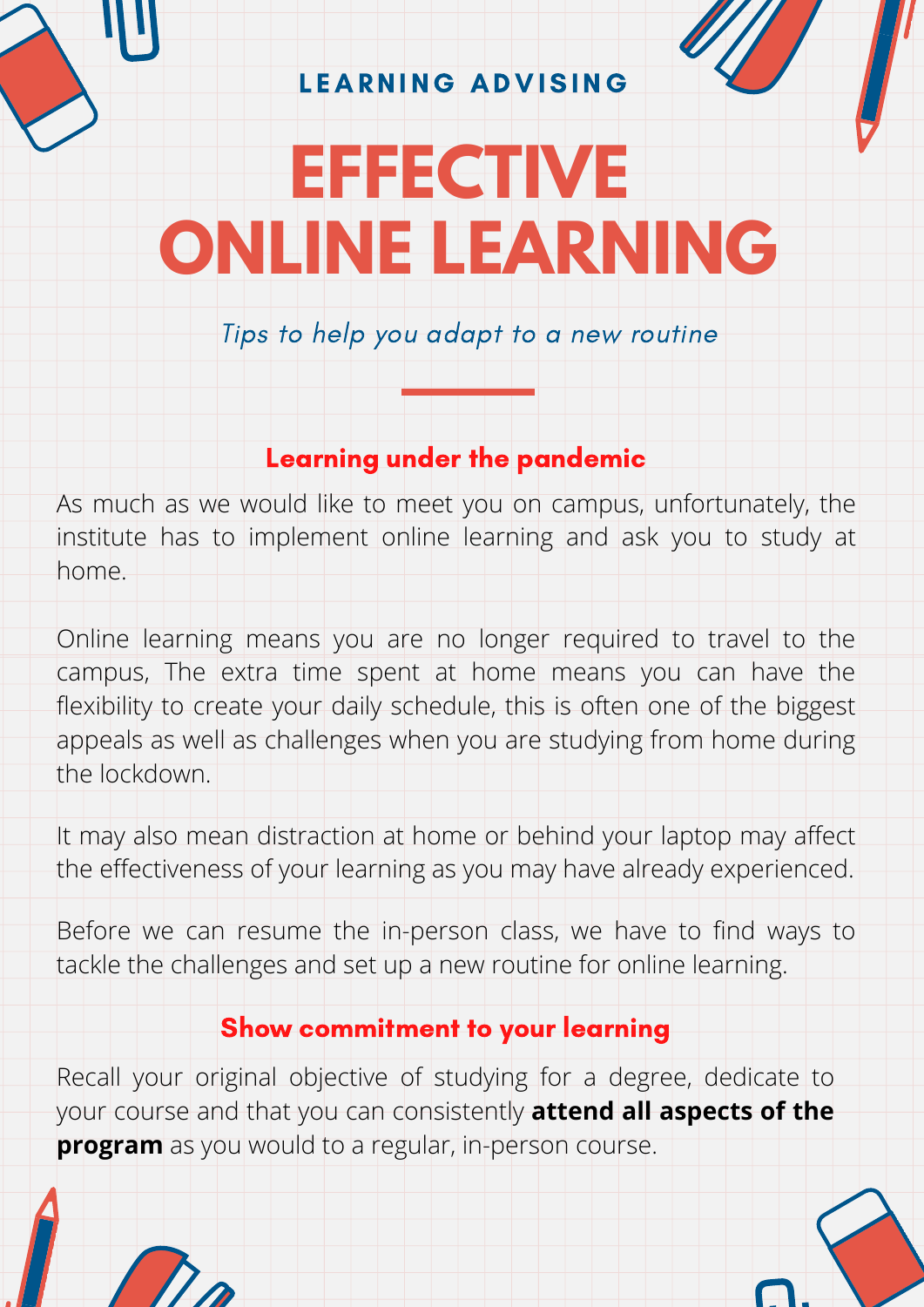#### LEARNING ADVISING

## **EFFECTIVE ONLINE LEARNING**

Tips to help you adapt to a new routine

#### Set clear goals

For each module, take major assignments and break them into manageable pieces which you can work on step by step. At the beginning of each week, **set clear, measurable goals** for what you need to get done each day.

#### Get organized with a study plan

Creating a study plan by **noting down all the deadlines and class schedules in your calendar**, which will help you meet deadlines and work around your existing commitments and responsibilities. Being able to see what laid ahead makes your study less daunting and more manageable.

#### Practice time management

Setting a schedule on your calendar is important, committing to it is even more crucial. Apart from taking note of all the assignments and academic activities, don't forget to **check regularly on your workload in the weeks ahead**. Instead of packing your schedule with academic-related tasks, you may need to make provision for your commitments in life as well as unexpected events, e.g. scheduled family events, compulsory Covid-19 test....

Review how you're spending your time. Ask yourself: **How much time am I dedicating to course reading, reviewing notes and assignments?** Am I regularly underestimating the time it's taking me to get things done? Self-reflection and making small adjustments to your plan can help.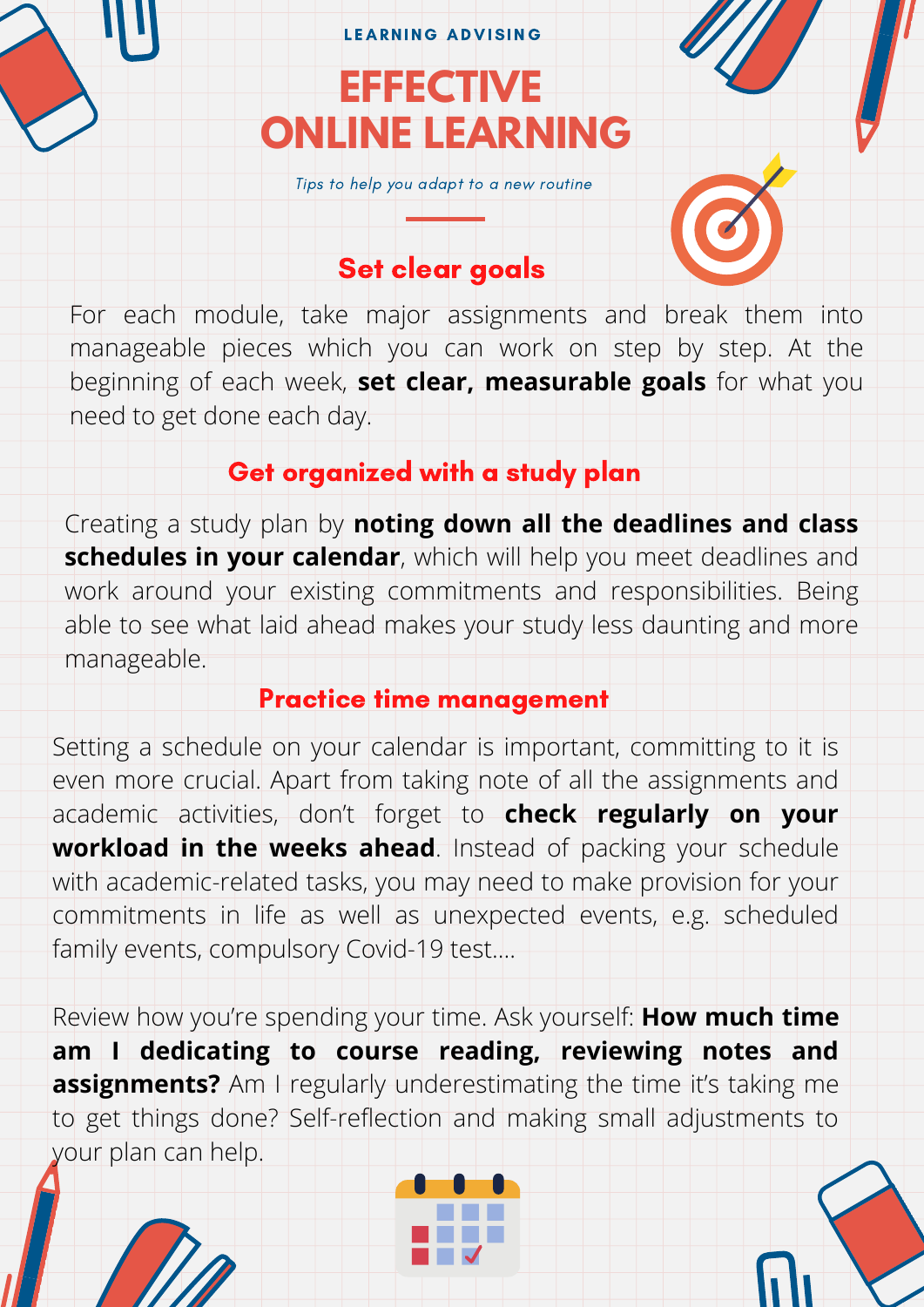## **EFFECTIVE ONLINE LEARNING** LEARNING ADVISING

Tips to help you adapt to a new routine

#### Form a study group with your classmates

Online learning means you need to hold yourself accountable as you may not receive verbal reminders on assignments' deadlines as you normally would do in a classroom setting. Try to **form a study group with a few classmates and check on each other regularly** to ensure you won't miss any important dates.

#### Participate actively in online lectures

Similar to in-person lectures, participation in discussion and answering questions can help you learn more effectively, don't forget to make use of the **"Raise Your Hand" button** and provide your comment in the **chat room** as much as you can. Your lecturers and tutors would be delighted to learn that someone is responding to their teaching.

#### Identify a workspace while minimizing distractions

A comfortable bed next to your desk, WhatsApp messages keep popping up on your phone, your brother and sister working at home… all these are distractions you may want to avoid as much as possible. Some might find **keeping a distance from your phone** might help, others may find working in a coffee shop instead of a noisy home. Ultimately, you will need to find a strategy that works best for you.